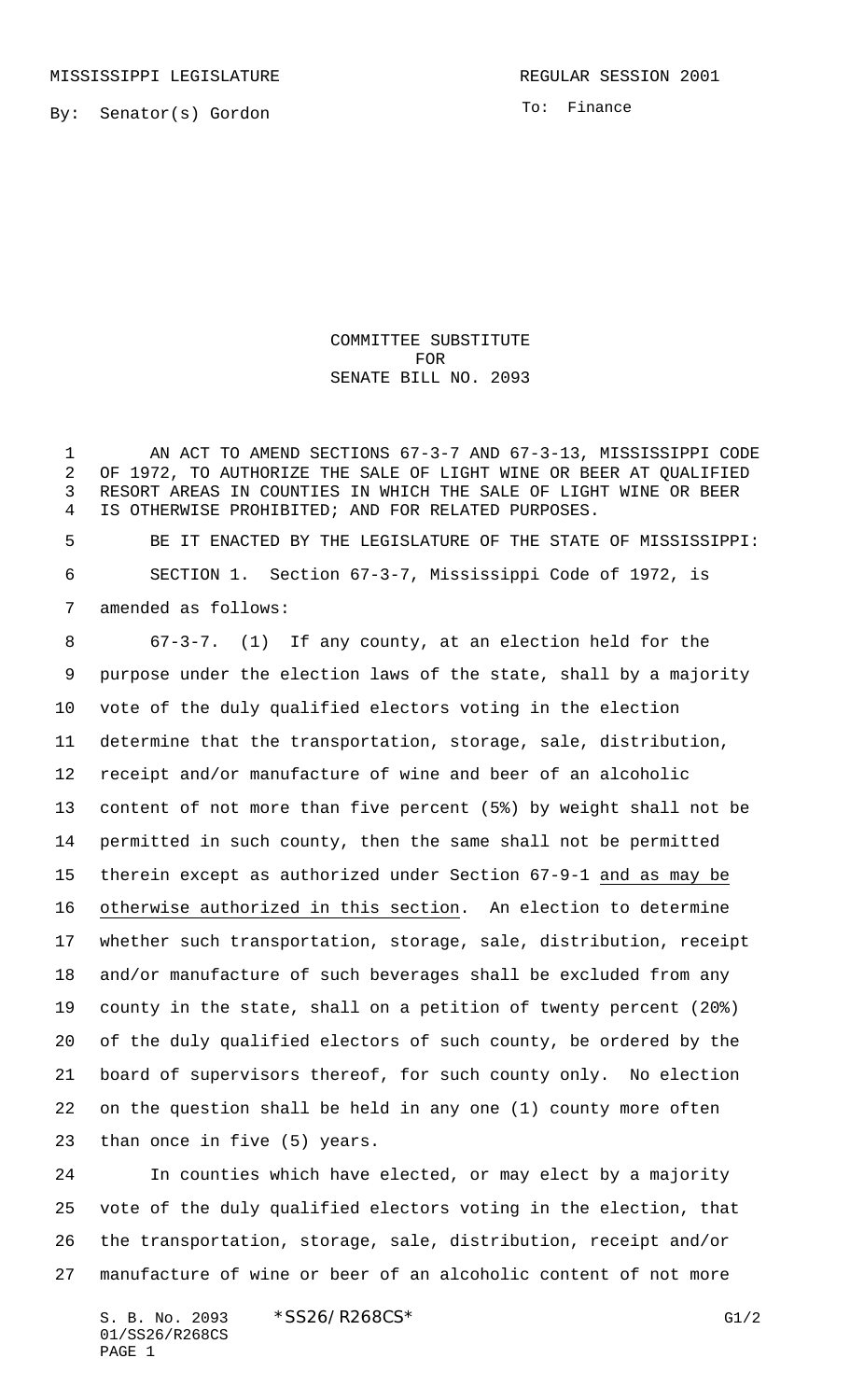than five percent (5%) by weight shall not be permitted in said county, an election may be held in the same manner as the election hereinabove provided on the question of whether or not said transportation, storage, sale, distribution, receipt and/or manufacture of said beverages shall be permitted in such county. Such election shall be ordered by the board of supervisors of such county on a petition of twenty percent (20%) of the duly qualified electors of such county. No election on this question can be ordered more often than once in five (5) years.

 (2) Nothing in this section shall make it unlawful to possess beer or wine, as defined herein, in any municipality which has heretofore or which may hereafter vote in an election, pursuant to Section 67-3-9, in which a majority of the qualified electors vote in favor of permitting the sale and the receipt, storage and transportation for the purpose of sale of beer or wine as defined herein.

(3) Nothing in this section shall make it unlawful to:

 (a) Possess light wine or beer at a qualified resort area as defined in Section 67-1-5;

 (b) Transport light wine or beer to a qualified resort area as defined in Section 67-1-5;

 (c) Sell light wine or beer at a qualified resort area as defined in Section 67-1-5 if such light wine or beer is sold by a person with a permit to engage in the business or as a retailer of light wine or beer.

 SECTION 2. Section 67-3-13, Mississippi Code of 1972, is amended as follows:

S. B. No. 2093 \*SS26/R268CS\* 01/SS26/R268CS PAGE 2 67-3-13. (1) Except as otherwise provided herein and as authorized under **\* \* \*** this section and Section 67-9-1, in any county which has at any time since February 26, 1934, elected, or which may hereafter elect, to prohibit the transportation, storage, sale, distribution, receipt and/or manufacture of wine and beer of an alcoholic content of not more than four percent